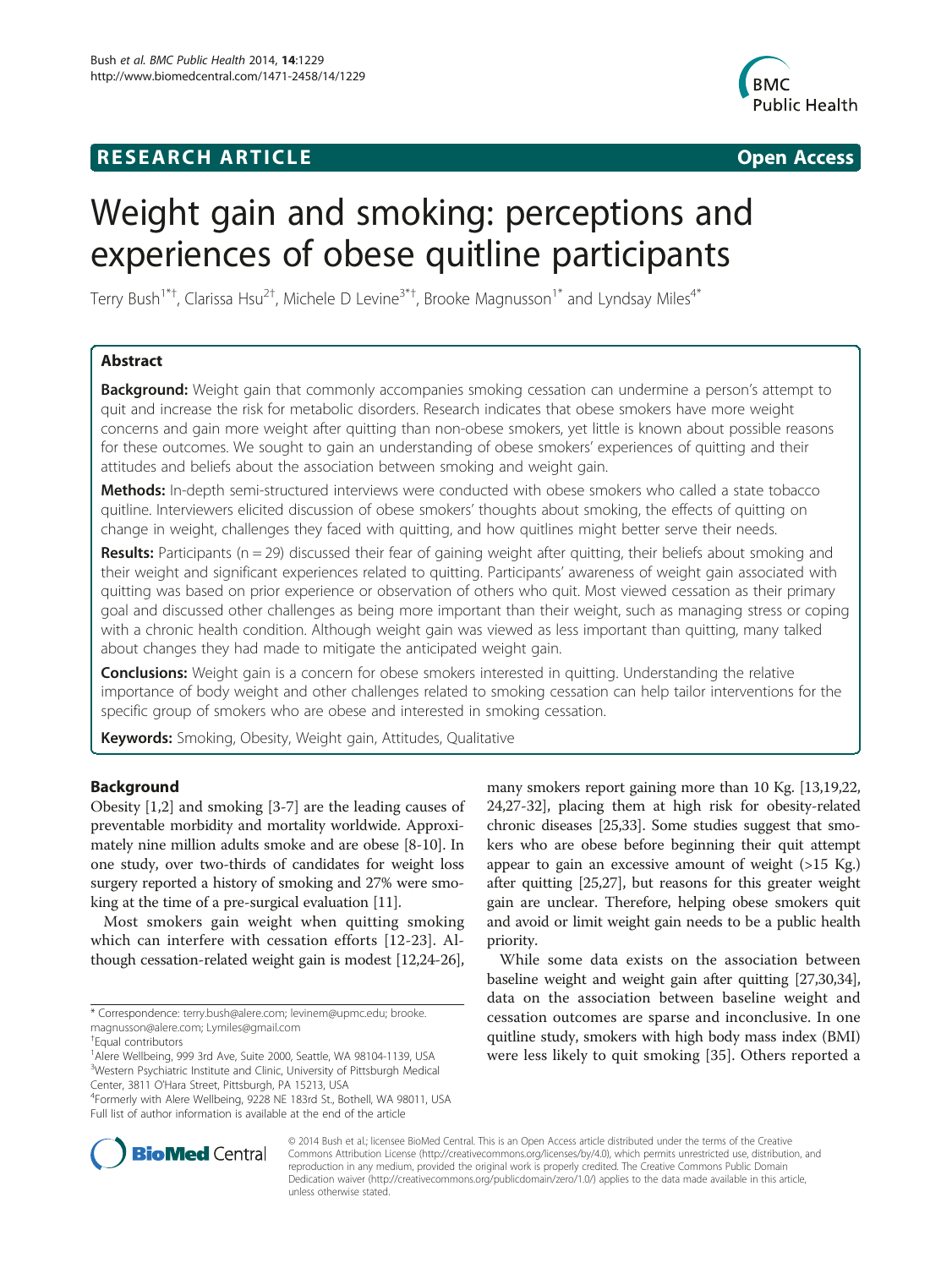positive association; higher weight prior to quitting predicted better cessation rates [\[36](#page-7-0)] or that baseline weight was not associated with successful quitting [[30,37,38](#page-7-0)].

Concerns about cessation-related weight gain are also common and can inhibit a quit attempt and increase the risk for relapse to smoking [[19,36,39-42](#page-7-0)]. Having strong concerns about weight gain could be due to experiencing weight gain in prior quit attempts [[43\]](#page-7-0) or one's belief that smoking is an effective method for weight control [[20,44,45\]](#page-7-0). Dissatisfaction with one's weight or body shape has also been shown to be associated with initiation of smoking [\[44,46](#page-7-0)]. Although obese smokers are more likely to be concerned about gaining weight when quitting than are normal-weight or overweight smokers [[41,47](#page-7-0)], little is known about the source of these concerns and whether the fear of weight gain in treatment-seeking obese smokers would have an impact on treatment outcomes. Surprisingly few studies have explored obese smokers' attitudes, beliefs, and experiences related to smoking cessation efforts and cessation-related weight gain, information that can be useful in understanding potential barriers to treatment success. To begin to address this gap, we conducted a qualitative study with obese treatmentseeking smokers to explore: (1) how obese smokers articulate the associations between smoking and satisfaction with their weight as well as between quitting and weight gain; (2) whether obese smokers' attitudes and beliefs provide insights into why this group may gain more weight post-quit compared to non-obese smokers; and (3) whether obese smokers have unique issues that might inhibit a successful quit attempt.

## **Methods**

Semi-structured, in-depth telephone interviews were conducted with obese smokers. We chose individual interviews rather than focus groups because our study participants were recruited from a geographically dispersed population who were accessing a phone based tobacco cessation service. We followed standard qualitative methods [[48\]](#page-8-0). Participants were asked to talk about their experiences with quitting and thoughts and beliefs about the relationship between smoking, quitting, and weight. Participants who completed the interview received a \$30 gift card for participating, were encouraged to continue with the quitline counseling calls, and to call the quitline for additional support as needed. The study and all protocols were approved by the Western Institutional Review Board (July 1, 2009).

## Setting - recruitment

Participants were recruited through the Georgia and South Carolina quitlines. Our target sample size was based on qualitative research designs, the diversity of the sample, and our experience which indicated that we

needed 25–30 participants to ensure that we captured multiple perspectives on all the topics of interest. We stopped recruitment at 29 individuals because we had sufficient participation across all the key variables in our samples.

#### Interviews – participants and data collection

Study participants were tobacco users who called the state quitline between November 2009 and March 2010 and completed the standard quitline assessment questions plus two study questions about height and weight. Eligible callers were invited to take part in the study if they met the following criteria: smoke at least 5 cigarettes per day; not pregnant or nursing; age 18 years or older; speak and understand English; ready to quit within 30 days; have a body mass index  $(BMI) > 30$ ; provided their race and/or ethnicity and an address and phone number where they could be reached. Sampling targets were set to ensure interviews were conducted with individuals who generally mirrored the ethnic and gender distributions of the overall quitline population [\[47\]](#page-7-0), which are 40% male and 30% African American. Eligible callers who provided verbal informed consent were mailed a letter explaining the study, and were then contacted by phone for an in-depth telephone interview. Once sampling targets had been met for each demographic, participants in that demographic were no longer recruited. Interviews occurred within 19 days of participant's first counseling call.

## Procedures

The study team developed a semi-structured interview guide consisting of open-ended questions to elicit obese smokers' thoughts and beliefs about smoking cessation, body weight, and weight gain. The interview guide was based on expert advice, prior research and pilot data, and constructs known to be related to cessation. Participants were first asked two questions to assess weight concerns [\[20\]](#page-7-0): (Q1) "on a scale of  $0-100$  with 100 being very concerned and 0 being not concerned at all, how concerned are you about gaining weight after quitting,?" and  $(Q2)$  "how concerned would you be if quitting smoking caused you to permanently gain 10 pounds?" Interviewers then probed for discussion of participants' motivation to quit, previous and current quit experiences, exercise and eating habits, and prior use of weight management programs. Participants were encouraged to freely discuss their opinions. Two members of the research team (first 2 authors conducted the telephone interviews). Interviews lasted 20–60 minutes in length and were audio recorded and transcribed.

## Data analysis

Interviews were analyzed using an immersion/crystallization approach [\[49](#page-8-0)]. A code list was developed from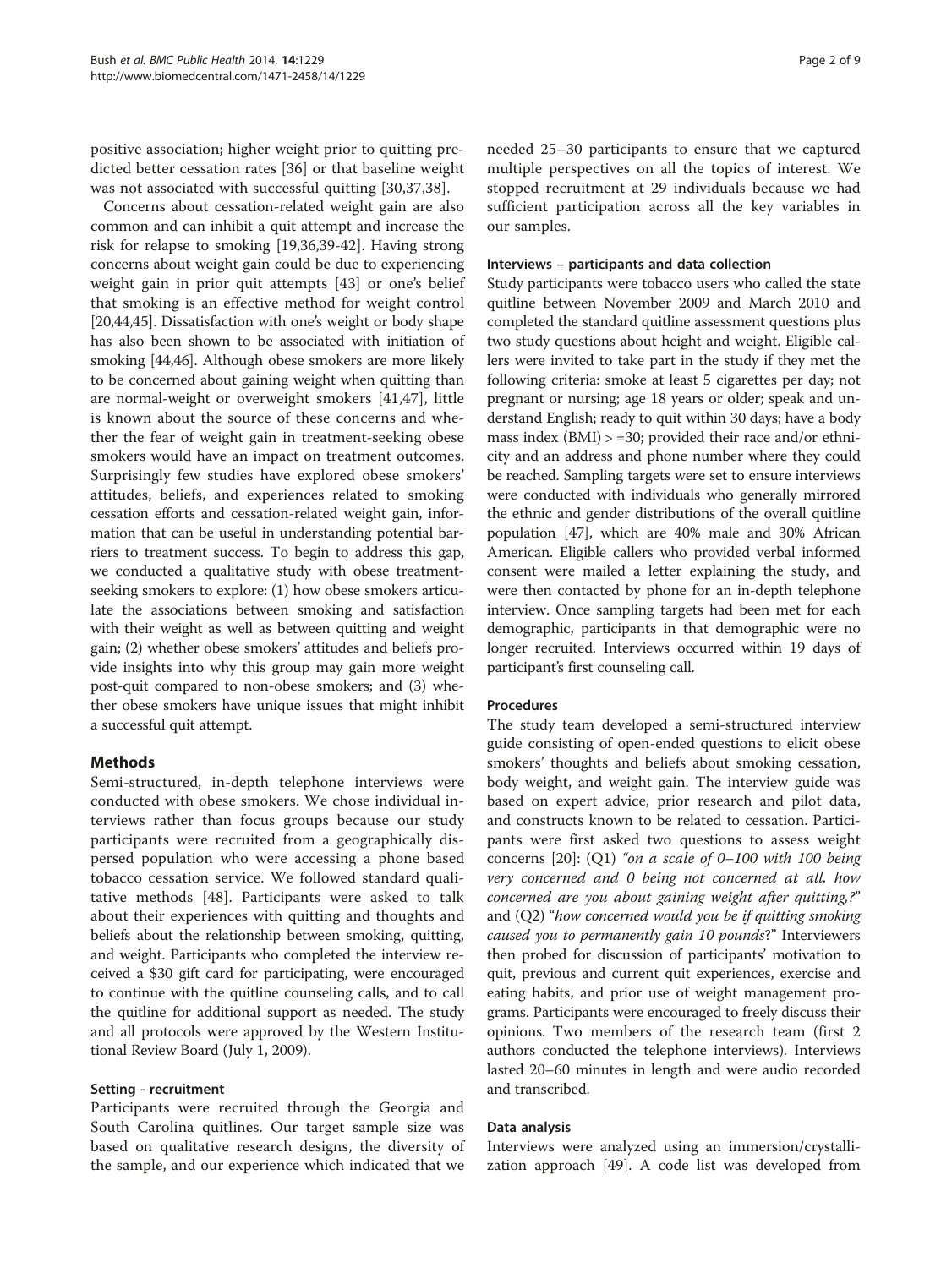themes that emerged based on a deep knowledge of the data (conducting interviews and reviewing the transcripts) as well as on the key concepts used to develop the interview guide. The code list was refined through an iterative process in which two or more members of the team coded a transcript and then compared coding results, recommended additions or changes to the codes, and clarified definitions of codes. After three rounds of comparing coding, the team felt that sufficient consensus had been reached to independently code the remaining transcripts. Examples of these codes include "concern about gaining weight," "chronic disease," and "satisfaction with one's weight." One team member served as the primary coder  $(2<sup>nd</sup> author)$ . Half of the transcripts were also coded by other team members and then reviewed by the primary coder. The primary coder finalized all coding and documented the codes using Atlas.ti. Output from this first round of coding was queried, reviewed, and a second round of coding was conducted to identify more specific themes within the data.

## Results

Table 1 shows the characteristics of the 29 study participants. BMI ranged from 30–48; most (86%) were heavily addicted (first cigarette within 30 minutes of waking), 72% had been smoking for 20 or more years and over half (59%) reported having one or more chronic disease (chronic obstructive pulmonary disease, coronary artery disease, diabetes or asthma). With one exception, all participants had made at least one prior quit attempt and 82.7% were classified as having concerns about cessationrelated weight gain. Qualitative analyses revealed a number of themes around the following issues: 1-current body image and tolerance for gaining weight; 2-weight concerns and balancing weight gain against benefits of quitting; 3-perspectives on the connection between cessation and weight gain.

## Body image and factors affecting views on cessation-related weight gain

Most participants (21 of 29) expressed dissatisfaction with their current or past size or shape; "It's bad for your health to gain weight and it looks bad"; "I would hate to look fat again" or "I'm not very satisfied with my weight right now, me and my fiancée are trying to lose weight." Participants were conscious of their weight but many had built mechanisms to cope with being overweight, for example one participant noted: "I look at it this way. If they don't like who I am or my size, then they don't have to look." As many as 16 participants were actively trying to control their weight; nine said they were eating healthier foods but were not restricting the amount of food or counting calories and seven stated that they were "on a diet." This seemed to imply they were following a

| Page 3 of 9 |  |  |  |
|-------------|--|--|--|
|-------------|--|--|--|

|  | Table 1 Demographic characteristics of participants ( $N = 29$ ) |  |  |  |
|--|------------------------------------------------------------------|--|--|--|
|--|------------------------------------------------------------------|--|--|--|

| Age mean (range)                                                                                   | 44.3 (26-64) years |
|----------------------------------------------------------------------------------------------------|--------------------|
| BMI (30-48)                                                                                        | $N =$              |
| 30-34.9                                                                                            | 16                 |
| 35-39.9                                                                                            | 11                 |
| 40-48                                                                                              | 2                  |
| Gender                                                                                             | $N =$              |
| Male                                                                                               | 11                 |
| Female                                                                                             | 18                 |
| <b>Education:</b>                                                                                  | $N =$              |
| Less than grade 9                                                                                  | $\overline{4}$     |
| Grade 9-11, no degree                                                                              | 3                  |
| High School Degree                                                                                 | 10                 |
| Genera education degree                                                                            | $\overline{4}$     |
| Some College or University                                                                         | $\overline{4}$     |
| Technical/Trade Degree                                                                             | 1                  |
| College/ University Degree                                                                         | 2                  |
| Race/ethnicity                                                                                     | $N =$              |
| African American                                                                                   | 9                  |
| White                                                                                              | 19                 |
| Other                                                                                              | 1                  |
| Non-Hispanic                                                                                       | 29                 |
| <b>Uninsured</b>                                                                                   | 14                 |
| <b>Chronic disease</b> (asthma, chronic obstructive<br>pulmonary disease, heart disease, diabetes) | $N = 17$           |
| <b>Duration smoked</b>                                                                             | $N =$              |
| 6-19 years                                                                                         | 8                  |
| 20+ years                                                                                          | 21                 |
| Time to first cigarette                                                                            | $N =$              |
| 5 minutes                                                                                          | 14                 |
| 6-30 minutes                                                                                       | 11                 |
| 31-60 minutes                                                                                      | 2                  |
| >60 minutes                                                                                        | 2                  |
| Number prior quit attempts:                                                                        | $N =$              |
| 0                                                                                                  | 1                  |
| 1                                                                                                  | 6                  |
| $2 - 5$                                                                                            | 13                 |
| $6+$                                                                                               | 8                  |
| <b>Confidence in quitting</b> mean $(s.d)$ (scale = 1-10);                                         | 8.0 (2.07)         |
| Number scoring 6+                                                                                  | 18                 |
| Scored 50+ on weight                                                                               | N=                 |
| concerns scale (0-100)                                                                             | 24                 |

structured eating regime or restricting their food or calorie intake to lose weight or avoid weight gain; "I don't do strict diets, just a regular diet" and one person stated, "I am starting to eat less food, use a small plate". At least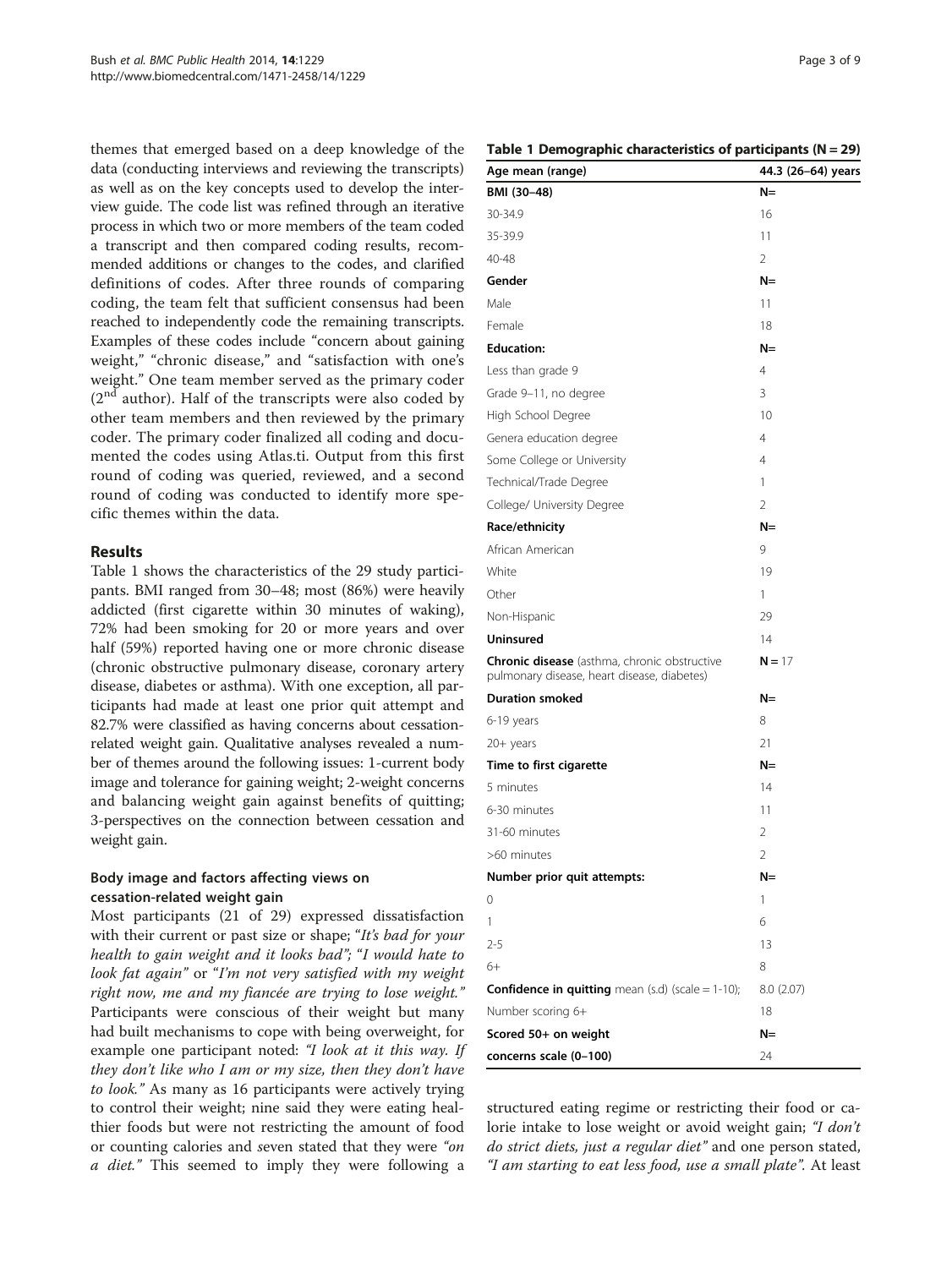five participants did not expect their weight would change much after quitting: "I don't think that the weight gain will be too tremendous. I just feel like I can really do it" (quit smoking), while others seemed resigned to being overweight: "I will never be skinny or have a flat belly like these young people do or I'll never look good in a bikini."

Of the17 participants who reported having a smoking or obesity-related chronic health condition, these individuals recognized that weight gain further impacts their health. One participant noted these concerns: "This adds back the weight I had before I had diabetes," and another said: "My two biggest fears are weight gain and COPD. The fat comes with me when I stop smoking, and the COPD comes with me smoking. So it's like, I'm damned if I do, and I'm damned if I don't. But I'm making' myself happy if I stop smoking."

At least three participants mentioned conversations they had with healthcare professionals who talked about the necessity of losing a significant amount of weight: "doctors are now telling me I need to lose at least 50 pounds. The last time I was weighed, I was 230 pounds and now that sort of made me feel bad." Others reported receiving similar advice about tobacco as one participant stated; "She was blunt with me and said you've got to quit; she said she can't do anything more for my breathing." While over half of participants mentioned that cessation was clearly related to weight gain, a common sentiment was that weight gain was the better of two evils when compared to smoking, suggesting some tolerance for weight gain: "….gaining weight and not smoking is more important. If it means that I have to like run a mile, I'll run a mile." Having a chronic disease and worries about long term health effects of both smoking and obesity appear to provide important external motivations for participants to change their behaviors (e.g. doctors' advice about smoking and/or their weight).

## Weight concerns -balancing weight gain against benefits of quitting

Concerns about their current weight in general were clearly an important factor affecting individual's apprehension about weight gain associated with smoking cessation. 27 participants were asked whether they were concerned about gaining weight during the current quit attempt. Of these, 11 said they had concerns, 10 said they were not really concerned and 6 provided mixed or unclear responses. For the latter 6 participants, their discussions of weight concerns were ambiguous or contradictory. These unclear responses may highlight the difficulties obese smokers face when trying to make positive lifestyle changes in light of their conflicted feelings about their weight, a lack of control over their eating and smoking and about how concerned they should be about their weight.

Regarding those with significant concerns about weight gain, these individuals talked in general terms of their desire not to gain weight: "I'm scared to death. I don't want to be fat" or: "I don't want to gain the weight because it's not good for my health and also I want to look better for myself" or the effect weight gain has on one's mood and general wellbeing: "Just gaining weight and irritability (…due to quitting), that's all that I'm worried about." Participants also expressed a strong fear or anxiety about gaining additional weight, including the participant who shared that: "It kind of scares me because right now, I'm overweight pretty bad. I'm about 200 pounds now and I want to be 135. So it's kind of worrying me but I know if I keep exercising even when I do stop smoking, it will help with the weight gain." Sometimes excessive weight concerns and intolerance for any weight gain results in a smoker working on two difficult health behaviors at once: "I really don't want to gain more weight and I really want to quit smoking, so I am trying to do both of them at the same time."

These statements seem to emphasize the conflicts and contradictions obese smokers have about their current weight and quitting smoking. It is a catch-22 situation whereby they are concerned if they don't quit because they are endangering their health by smoking and they are concerned if they gain weight while quitting because of the health effects of weight gain.

Despite dissatisfaction with their current weight, a substantial number of participants did not appear concerned about weight gain or stated that their worry over weight gain would not interfere with their commitment to quit smoking. Only one person mentioned that he would go back to smoking if he gained weight: "I think I would be more at risk going back to smoking if there was another family tragedy and me gaining weight". Participants seemed hopeful they would be able to manage cessationrelated weight gain or expressed a relative lack of its importance compared with other challenges they were facing: "Smoking is the most important to me; as far as weight gain, yeah, I'm real concerned but you just got to watch yourself; you can't take one addiction for another. If one's not going to kill you, the other will, more or less, so it's not something that a person has a choice about." Another participant noted: "I know the biggest thing in my house is getting rid of cigarettes because of depression. As far as gaining weight, I'm going to gain it or lose it; either way it's not really concerning. I'm to a point where I'm tired of smoking, its 5 or 10dollars every other day, or every day whatever you spend on cigarettes. So I just got to quit." Similarly this participant noted: "Oh I know I would gain weight, there's no doubt. But I'm not worried about it because the weight, I can lose it by walking."

This participant illustrates a common theme of an awareness of the potential for weight gain, but a strong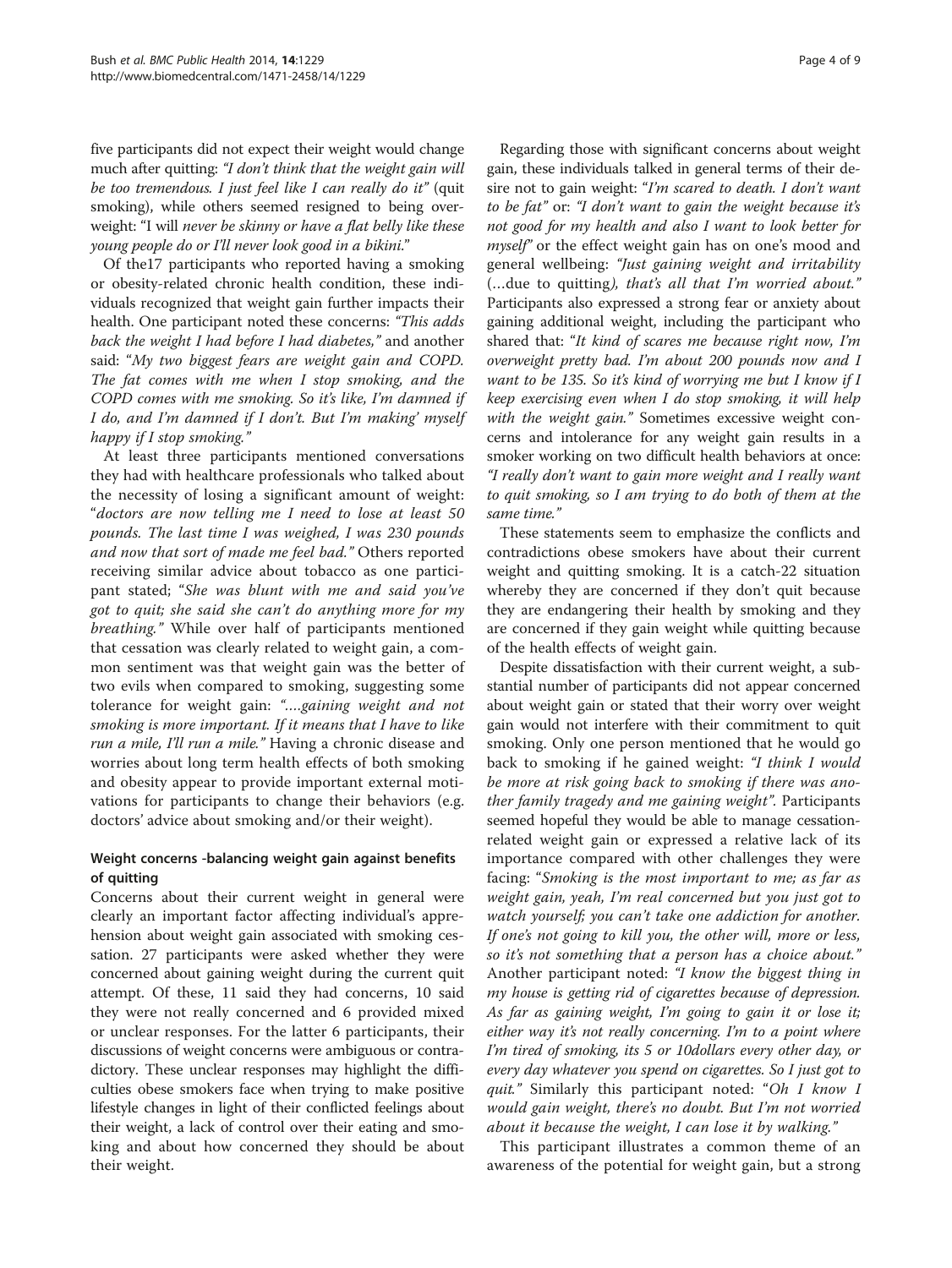commitment to prevent that weight gain: "I just don't see myself gaining weight, I just won't allow it. If I take care of myself and do the exercising and the walking and just watching what I eat, then it won't be an issue. I mean I would hate it but it's not going to be that much of a deterrence to make me start smoking again just so I won't gain the weight. Similarly two other participants noted: "I'm a little concerned about it because I don't want to be any heavier than I already am but that's not going to stop me from quitting. I'm trying to lose weight." and "I'm not worried about gaining 5or 10 pounds to quit. Even if it was more, I'll start walking more, so I think I'm going to lose it." These quotes also highlight the awareness or expectation of weight gain and an understanding among a number of participants that increasing physical activity was an important factor in maintaining their weight. However, physical activity was not considered for those with mobility limitations possibly due to their smoking and/or weight; "I can't walk even 1block or I get out of breath" or "I got no knees, I mean I have really bad knees and can't walk".

About half of the participants were conflicted about where to focus their energies; to work on quitting smoking, losing weight or addressing other more concerning issues such as dealing with chronic disease and/or managing stressful life situations: "I have 4 stents in my heart; I'd like to stay around a little longer" and "Stress and time interferes with eating better and my ability to quit. When I have no time to eat it gets to a point I need my cigarette." Such sentiments reflect the potentially unique challenges obese smokers may face as they attend to multiple smoking and/or obesity related health issues all requiring difficult and sometimes conflicting lifestyle change.

Time constraints were also apparent challenges for this long haul truck driver who described the stress of both quitting smoking and maintaining his weight while he was on the job: "I won't have time to sit down and eat like I should. Shoot, I just buy a pack of cigarettes and I run, run, run, run. And I make stops to grab a hotdog and I get back in the truck and I run, run, run, run. You don't think about it, you're just smokin' and rollin". Others noted that they were more concerned with managing their anger and irritability during the quit process than worrying about their weight: "I'm not so much worried about gaining weight when I quit smoking. I'm worried about hurting somebody. I'm worried about being so stressed out that, if I don't have a cigarette to go smoke, you know, what do I do then?" Such strong statements of the addictive properties of smoking are not uncommon as indicated by this person; "You're addicted to it. I have tried to go cold turkey. It does not work, I just go berserk. It's like someone being on a different type of drug. You've just got to get that money, you've got to get that cigarette;

you have got to have it. I never thought anything would take control of me, but, yes, cigarettes have."

Perceived connection between cessation and weight gain Expanding on this subject, participants were asked to discuss their beliefs, experiences, or expectations regarding the potential for, and magnitude of weight gain associated with cessation. Overall, participants expected to gain weight during the cessation process: "I know I'll gain weight. I expect to gain 10–15 pounds because I'll have a better appetite." This participant had already experienced cessation-related weight gain, and had concerns that this would occur again. "I gained 20 pounds within 2 weeks after quitting smoking and it was terrible." Others shared experiences of substantial weight gain: "The last time I quit, I was 140 pounds I think, but I reached 201 pounds." Similarly, this participant noted: "I was at 228 [pounds], and I'm back up to 252. I know it was related to quitting because I was snacking on everything."

Individuals did not necessarily associate all of their weight gain with quitting. This person half-jokingly explained that quitting smoking provided a socially acceptable explanation for recent weight gain due to a change in work environment and holiday overindulgence: "It's hard because during Thanksgiving and Christmas, I really picked up some weight. I thought "Ok. I need something so when I finally do go out and see friends and people that I work for; I need to have an excuse for gaining so much weight. I'll tell them I quit smoking." This person had started working from home and found that he ate more and exercised less. His insight illustrates the unique and complex thought processes of obese smokers.

As we see above, a number of smokers reported personally experiencing weight gain that they associated with smoking cessation. However, there were a number of other sources of information about this issue. Participants mentioned that they had heard about weight gain from others or observed weight gain among people who had quit: "My cousins have already talked about it and that's why they are afraid of gaining weight" or "I heard that's one thing that happens when you quit because the oral thing and you're sticking things in your mouth, so it's usually food" and "I didn't want to get fat. I've seen what it did to a lot of my friends, and they got obese, and oh, God, I couldn't do it."

Still others saw no association between smoking, quitting, and changes in weight. Instead, they observed that "A lot of people smoke and yet they keep getting bigger." This sentiment was shared by another participant, who emphasized that while people may gain weight after cessation, many of them started the process already overweight: "I don't think smoking has anything to do with it because you got a lot of people that smoke that are big and they KEEP getting bigger but they keep smoking. I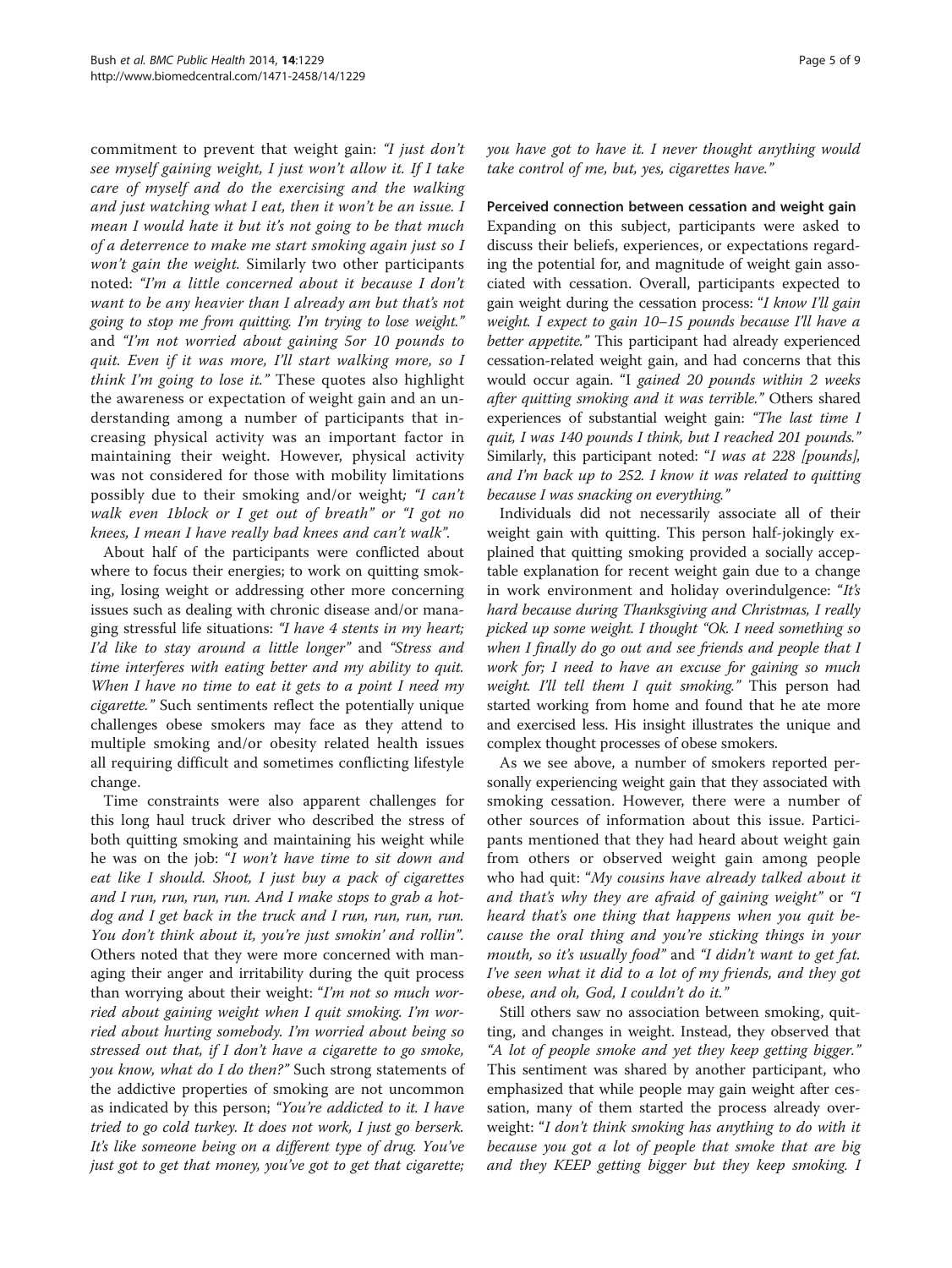had a weight problem when I WAS smoking." Another specifically states that food intake rather than smoking is the primary reason for their weight gain: "I know it doesn't have anything to do with smoking. It's those little cheesecakes."

Participants appeared to be aware of the impact that smoking and quitting could have on their appetite and/ or eating habits. At least three individuals identified smoking as a means for maintaining or losing weight; "I know that the only positive benefit from smoking at all is that it will cause people to lose weight. It raises your metabolism." One participant stated that their "eating habits changed a lot" when they were smoking (e.g., lost their appetite) and changed again when they quit smoking (increased craving for food, especially snacks). "You replace eating for smoking;" and "you know, as a smoker, when I get hungry? I want to smoke. You've got the handto-mouth motion." Participants shared their concerns about increased appetite and increased cravings for certain foods after quitting, especially snacks; "It seems like I want to eat more, but not because I'm hungry. I just want to eat." Smokers also mentioned that food tasted better after quitting. "I know when you stop smoking everything tastes better. And so I've got that fear that I'm going to pile it back on."

Participants reported that smoking can be a substitute for eating but smoking can also become an integral part of meals or eating rituals. "Any smoker will tell you that when you're done eating, the cigarette is kind of the dessert, to finish off the meal. It lets your mind know, 'Hey, I'm done eating." Such strong connections make it difficult to disassociate these two behaviors (smoking and eating). In fact the behavioral connection between finishing a meal and having a cigarette was noted as an important obstacle to face while quitting smoking. One person shared that "one of the big things I'm working on right now is that when I'm done eating, to NOT smoke. I'm trying' to break myself of smoking right after I get through eating." Others tried to substitute food for cigarettes in order to quit smoking. In some cases, these strategies proved to be counter-productive: "Sometimes I eat when I'm trying to stop smoking and I'll eat more. But I'll choose a cigarette over food in a minute. But then later on I'll come back and eat anyway." The ineffectiveness of this strategy was further noted by another participant: "I know when I don't eat, I'll want something to eat, and rather than eat, I say, 'Ah, I'll smoke a cigarette'. Now, when I say, 'I'm not going to smoke, I'm not going to smoke' then I go to look for something to snack on. Then I know if I snack I'm going to gain weight." As we see, obese smokers' concerns, while present, have as much to do with balancing the need to control both weight and smoking as they do with weight *gain*.

#### **Discussion**

In summary, although there was variability across our sample, the following themes were most commonly expressed by the obese smokers who called a quitline: dissatisfaction with one's weight and size; a recognition of the relationship between cessation and weight gain, tolerance for weight gain, importance of past experiences with cessation and the challenges of managing stress and other chronic diseases.

Clearly, the struggle to quit smoking is complex, and for a lot of people, the actual or feared weight gain further complicates treatment. To the best of our knowledge, this paper is the first qualitative study to explore the ways obese smokers articulate their experiences and challenges with quitting smoking. A surprising finding was the number of obese smokers who did not express concerns about weight gain. Instead, they appear to recognize the need to balance their potential for gaining weight with the health benefits of quitting smoking. Relapse to smoking if they gained weight also did not appear to be a concern for obese smokers. However, a substantial proportion of participants acknowledged that smoking cessation was often associated with increased appetite and changes in their eating habits and talked about their attempts to control their weight through diet and exercise. Importantly, some studies have shown that restrictive dieting while attempting to quit smoking can undermine the quit attempt [\[20](#page-7-0)[,50](#page-8-0),[51\]](#page-8-0).

While there are evidence-based interventions that successfully address smoking cessation and weight management treatment (simultaneously or sequentially) [\[28,](#page-7-0)[52-54](#page-8-0)] , these types of interventions are not widely used. One successful approach for smokers who are overly concerned about weight gain might be the cognitive behavioral strategy to address smokers beliefs or concerns about cessation and weight gain which was proven effective for in-person and phone based cessation programs [[20,47\]](#page-7-0).

Also uncovered in these interviews was the view of obese smokers about their current body weight and/or shape. Eliciting individuals' beliefs about their body image can provide a venue for discussing the struggles they may be facing related to cessation and weight gain. This is important because research indicates an association between body image and cessation efforts [\[16,43,](#page-7-0)[55](#page-8-0)]. In one study, individuals who received counseling on improving their body image had better quit rates and less weight gain compared with those who received a physical activity intervention [[56](#page-8-0)]. Although these studies were primarily conduced with women or special populations, most of whom were not obese, the obese smokers who do endorse similar concerns about their current weight or shape and the potential to gain more may benefit from such strategies. Indeed, normalizing cessation-related weight gain and preparing smokers regardless of their current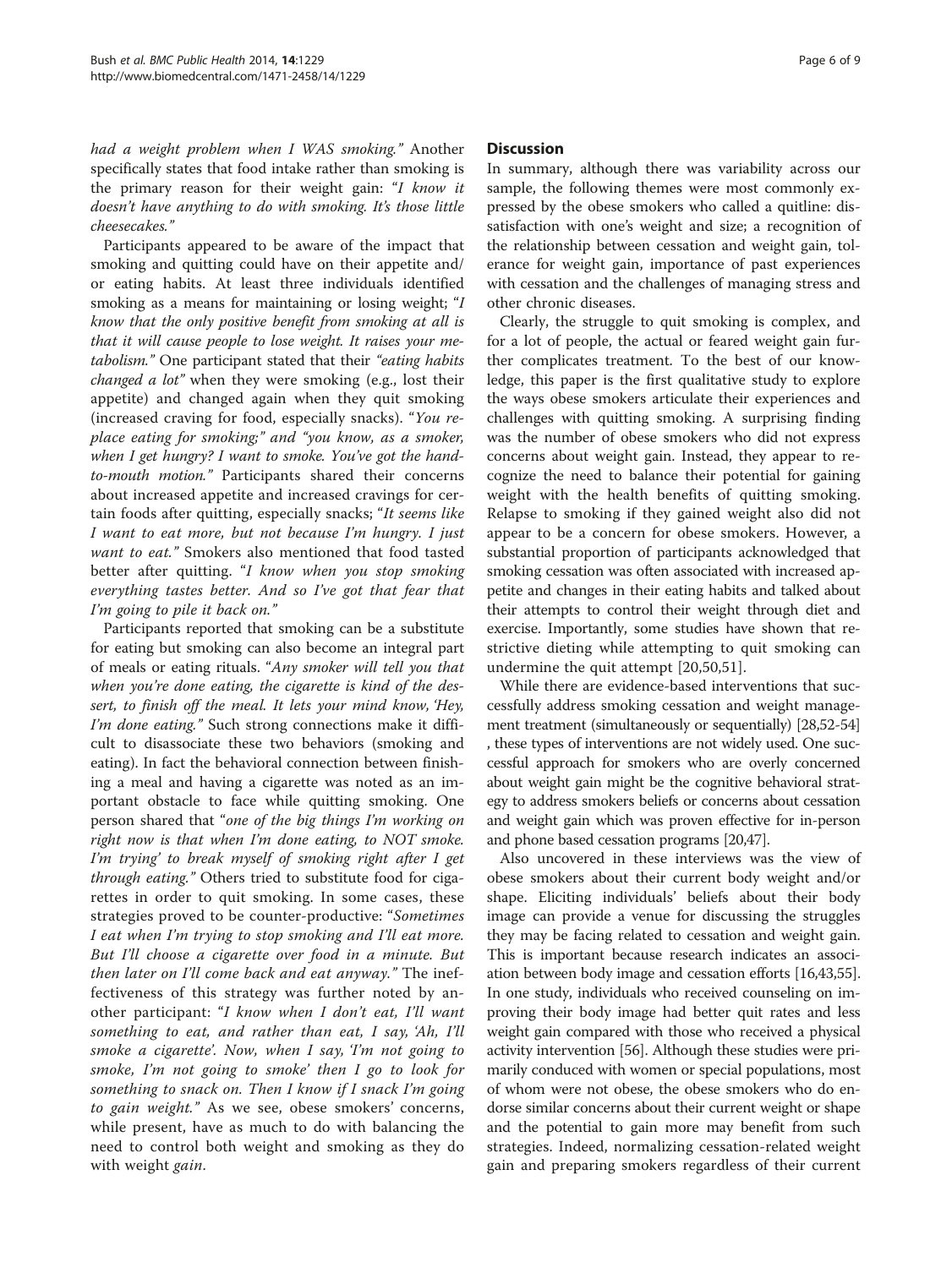weight to accept moderate weight gain rather than return to smoking might be a potent addition to quitline counseling [\[24](#page-7-0)].

Both smoking and obesity are challenging health issues that are embedded in complex personal and social contexts. While participants expressed positive statements about their ability to quit and lose or maintain their weight, they also acknowledged the many difficulties they faced. Although it is still not clear what the best treatment is for obese smokers regardless of their weight concerns, topics discussed in these interviews might be useful for tailoring cessation treatment. For example, the participant who described her intolerance for gaining weight because she could not afford to buy more clothes might benefit from discussions about how much money she will save when she no longer buys cigarettes. Individuals who are already on restrictive diets might benefit from a discussion of physical activity and healthy eating strategies to avoid drastic reduction in calories. Providing the skills and support to build one's confidence in avoiding relapse after quitting are likely to be well received by obese smokers. Incorporating stress management into smoking cessation counseling to help individuals anticipate and deal with stressful life circumstances without turning to unhealthy habits (over eating or smoking) is an essential part of quitline counseling. In fact, research indicates that life circumstances pose a greater barrier to quitting and avoiding relapse than symptoms of nicotine withdrawal [[57\]](#page-8-0). Clearly, individuals in our study were balancing numerous challenges and their perspectives and behaviors may be adaptive given the complexity of issues they are dealing with. Having a weight-related chronic disease could affect one's tolerance for weight gain and how much weight gain they would accept, and/or their a confidence in not gaining weight because of their chronic disease: "I don't much worry about gaining any weight because I know I can't gain it so much with the diabetes, so I don't think I'll go overboard with that".

It is important to note potential study limitations. All of the participants had made a significant commitment to quitting by calling the quitline. In the U.S. over 70% of smokers want to quit smoking but less than 6% call the free nationwide quitline for help. Participants in our sample appeared willing to accept some weight gain in order to achieve their goal. In addition, regional and cultural issues may differ from other populations. Participants were from Georgia and South Carolina, nearly half had limited health insurance, and only a minority was educated beyond high school. Since participants in this study were in the early stages of attempting to quit smoking, it is unlikely they would be experiencing the effects of the absence of nicotine and the routine of smoking. Thus, confidence in their ability to handle possible weight gain might change once a participant had quit for some time

and experienced withdrawal symptoms or weight gain. Finally, BMI was based on self-reported height and weight collected prior to being told about the study. It is possible that individuals misreported their weight. However, studies have shown strong correlations between measured and self-reported weight indicating that self-reported weight is an excellent approximation of actual weight across a population [[58,59\]](#page-8-0).

#### Conclusions

In conclusion, this study provides important qualitative information from quitline participants who are obese and serves to better understand dimensions and complexity of the quitting experience specific to this population. A menu of intervention strategies are needed to help smokers disentangle the relationships between eating, weight management and smoking in order to benefit fully from behavior change interventions such as quitlines.

#### Abbreviations

BMI: Body Mass Index; Kg.: Kilogram; COPD: Chronic Obstructive Pulmonary Disease.

#### Competing interests

The author(s) declare that they have no financial competing interests. TB and BM are employed by Alere Wellbeing, the organization that provides services for the state quitlines. LM is a former Alere employee and CH and ML were in distinct research oriented institutions with no connection to Alere. None of the researchers were interacting with participants as 'counsellors'.

#### Authors' contributions

TB conceived of the study, obtained funding, designed the interview questions, coordinated all aspects of the study (establishing eligibility requirements, recruiting participants, obtaining data), conducted and coded phone interviews, and contributed to the interpretation of data and writing the manuscript. CH participated in design of the unstructured interview, conducted phone interviews with participants, coded the interviews, carried out the qualitative analyses, and contributed to the interpretation of data and writing the manuscript. MDL participated in study design, developing the interview questions, coding the data and drafting the manuscript. BM and LM provided assistance with communications within the study team, obtained consent from participants, set up phone interviews, mailed the gift cards, managed the grant funds and participated in the interpretation of the data. All authors read and approved the final manuscript.

#### Acknowledgements

The project described was supported by Award Number R21DA026580 from the National Institute on Drug Abuse. The content is solely the responsibility of the authors and does not necessarily represent the official views of the National Institute on Drug Abuse or the National Institutes of Health. This grant supported the work of all authors involved in preparing and submitting this manuscript.

#### Author details

<sup>1</sup> Alere Wellbeing, 999 3rd Ave, Suite 2000, Seattle, WA 98104-1139, USA <sup>2</sup> Center for Community Health and Evaluation, Group Health Research Institute, 1730 Minor Ave, Suite 1600, Seattle, WA 98101-1404, USA. <sup>3</sup>Western Psychiatric Institute and Clinic, University of Pittsburgh Medical Center, 3811 O'Hara Street, Pittsburgh, PA 15213, USA. <sup>4</sup>Formerly with Alere Wellbeing, 9228 NE 183rd St., Bothell, WA 98011, USA.

#### Received: 12 August 2014 Accepted: 17 November 2014 Published: 27 November 2014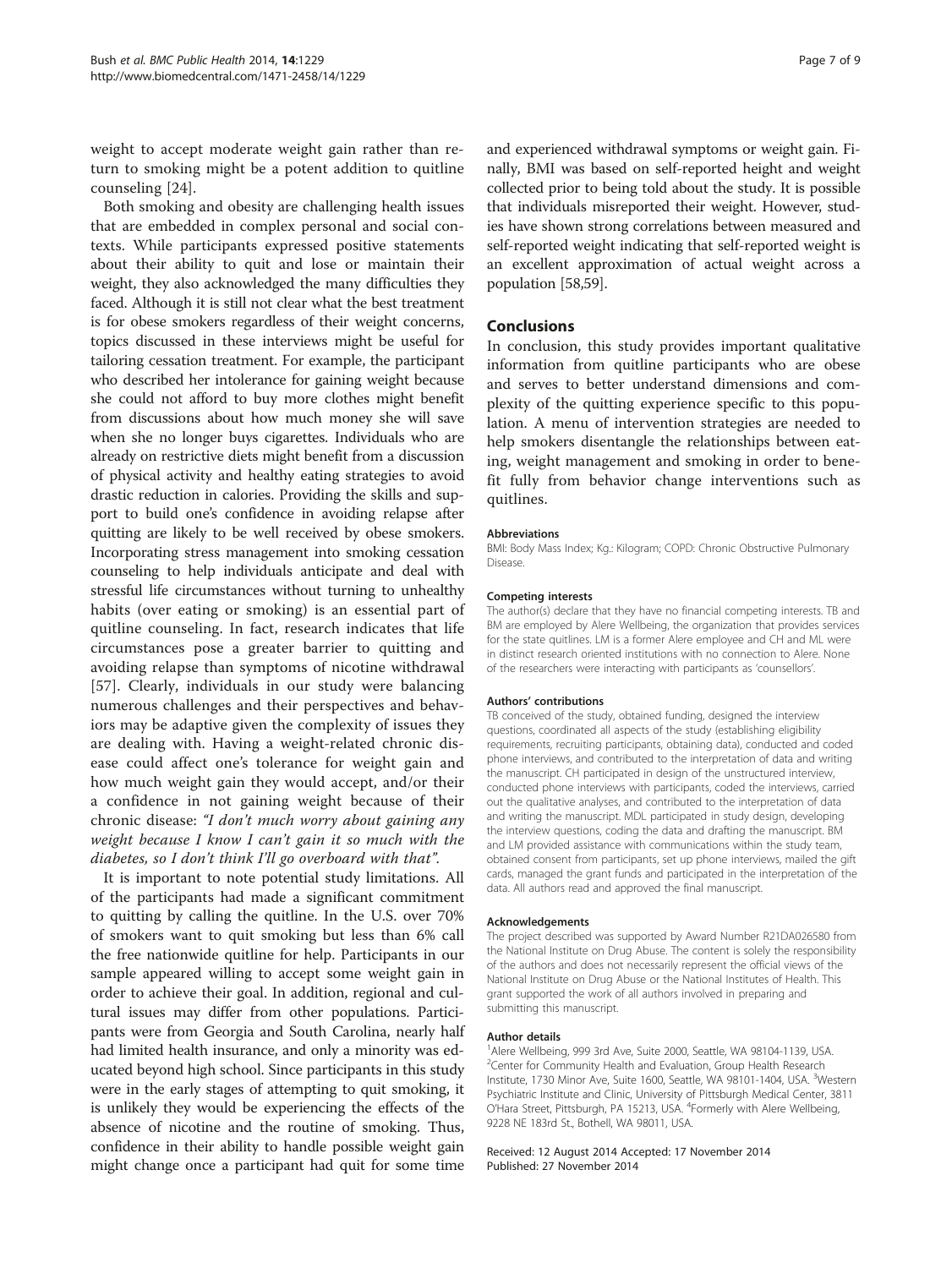#### <span id="page-7-0"></span>References

- Wadden TA, Stunkard AJ: Handbook of Obesity Treatment. New York: Guilford Press; 2002.
- 2. Burke GL, Bertoni AG, Shea S, Tracy R, Watson KE, Blumenthal RS, Chung H, Carnethon MR: The impact of obesity on cardiovascular disease risk factors and subclinical vascular disease: the Multi-Ethnic Study of Atherosclerosis. Arch Intern Med 2008, 168:928–935.
- 3. Mokdad AH, Marks JS, Stroup DF, Gerberding JL: Actual causes of death in the United States, 2000. JAMA 2004, 291:1238–1245.
- Chiolero A, Wietlisbach V, Ruffieux C, Paccaud F, Cornuz J: Clustering of risk behaviors with cigarette consumption: a population-based survey. Prev Med 2006, 42:348–353.
- Chiolero A, Jacot-Sadowski I, Faeh D, Paccaud F, Cornuz J: Association of cigarettes smoked daily with obesity in a general adult population. Obesity (Silver Spring) 2007, 15:1311–1318.
- 6. Benowitz NL: Cigarette smoking and cardiovascular disease: pathophysiology and implications for treatment. Prog Cardiovasc Dis 2003, 46:91–111.
- 7. Moriarty JP, Branda ME, Olsen KD, Shah ND, Borah BJ, Wagie AE, Egginton JS, Naessens JM: The effects of incremental costs of smoking and obesity on health care costs among adults: a 7-year longitudinal study. J Occup Environ Med 2012, 54:286–291.
- 8. Healton CG, Vallone D, McCausland KL, Xiao H, Green MP: Smoking, obesity, and their co-occurrence in the United States: cross sectional analysis. BMJ 2006, 333:25–26.
- Sturm R: The effects of obesity, smoking, and drinking on medical problems and costs. Health Aff (Millwood ) 2002, 21:245–253.
- 10. Freedman DM, Sigurdson AJ, Rajaraman P, Doody MM, Linet MS, Ron E: The mortality risk of smoking and obesity combined. Am J Prev Med 2006, 31:355–362.
- 11. Levine MD, Kalarchian MA, Courcoulas AP, Wisinski MS, Marcus MD: History of smoking and postcessation weight gain among weight loss surgery candidates. Addict Behav 2007, 32:2365–2371.
- 12. Pistelli F, Aquilini F, Carrozzi L: Weight gain after smoking cessation. Monaldi Arch Chest Dis 2009, 71:81–87.
- 13. Klesges RC, Winders SE, Meyers AW, Eck LH, Ward KD, Hultquist CM, Ray JW, Shadish WR: How much weight gain occurs following smoking cessation? A comparison of weight gain using both continuous and point prevalence abstinence. J Consult Clin Psychol 1997, 65:286–291.
- 14. Clark MM, Hurt RD, Croghan IT, Patten CA, Novotny P, Sloan JA, Dakhil SR, Croghan GA, Wos EJ, Rowland KM, Bernath A, Morton RF, Thomas SP, Tschetter LK, Garneau S, Stella PJ, Ebbert LP, Wender DB, Loprinzi CL: The prevalence of weight concerns in a smoking abstinence clinical trial. Addict Behav 2006, 31:1144–1152.
- 15. Copeland AL, Martin PD, Geiselman PJ, Rash CJ, Kendzor DE: Smoking cessation for weight-concerned women: group vs. individually tailored, dietary, and weight-control follow-up sessions. Addict Behav 2006, 31:115–127.
- 16. Jeffery RW, Hennrikus DJ, Lando HA, Murray DM, Liu JW: Reconciling conflicting findings regarding postcessation weight concerns and success in smoking cessation. Health Psychol 2000, 19:242–246.
- 17. Cropsey KL, McClure LA, Jackson DO, Villalobos GC, Weaver MF, Stitzer ML: The impact of quitting smoking on weight among women prisoners participating in a smoking cessation intervention. Am J Public Health 2010, 100:1442–1448.
- 18. Yeh HC, Duncan BB, Schmidt MI, Wang NY, Brancati FL: Smoking, smoking cessation, and risk for type 2 diabetes mellitus: a cohort study. Ann Intern Med 2010, 152:10–17.
- 19. Williamson DF, Madans J, Anda RF, Kleinman JC, Giovino GA, Byers T: Smoking cessation and severity of weight gain in a national cohort. N Eng J Med 1991, 324:739–745.
- 20. Perkins KA, Marcus MD, Levine MD, D'Amico D, Miller A, Broge M, Ashcom J, Shiffman S: Cognitive-behavioral therapy to reduce weight concerns improves smoking cessation outcome in weight-concerned women. J Consult Clin Psychol 2001, 69:604–613.
- 21. Klesges RC, Meyers AW, Klesges LM, LaVasque ME: Smoking, body weight, and their effects on smoking behavior: a comprehension review of the literature. Psychol Bull 1989, 106:204–230.
- 22. Froom P, Melamed S, Benbassat J: Smoking cessation and weight gain. J Fam Pract 1998, 46:460–464.
- 23. Nides M, Rand C, Dolce J, Murray R, O'Hara P, Voelker H, Connett J: Weight gain as a function of smoking cessation and 2-mg nicotine gum use among middle-aged smokers with mild lung impairment in the first 2 years of the Lung Health Study. Health Psychol 1994, 13:354–361.
- 24. Bush T, Levine MD, Beebe LA, Cerutti B, Deprey M, McAfee T, Boeckman L, Zbikowski S: Addressing weight gain in smoking cessation treatment: a randomized controlled trial. Am J Health Promot 2012, 27:94–102.
- Chiolero A, Faeh D, Paccaud F, Cornuz J: Consequences of smoking for body weight, body fat distribution, and insulin resistance. Am J Clin Nutr 2008, 87:801–809.
- 26. Filozof C, Fernandez Pinilla MC, Fernandez-Cruz A: Smoking cessation and weight gain. Obes Rev 2004, 5:95–103.
- 27. Lycett D, Munafo M, Johnstone E, Murphy M, Aveyard P: Associations between weight change over 8 years and baseline body mass index in a cohort of continuing and quitting smokers. Addiction 2011, 106:188–196.
- 28. Aubin HJ, Farley A, Lycett D, Lahmek P, Aveyard P: Weight gain in smokers after quitting cigarettes: meta-analysis. BMJ 2012, 345:e4439
- 29. Froom P, Kristal-Boneh E, Melamed S, Gofer D, Benbassat J, Ribak J: Smoking cessation and body mass index of occupationally active men: the Israeli CORDIS Study. Am J Public Health 1999, 89:718–722.
- 30. Bush TM, Levine MD, Magnusson B, Cheng Y, Chen X, Mahoney L, Miles L, Zbikowski SM: Impact of baseline weight on smoking cessation and weight gain in quitlines. Ann Behav Med 2014, 47:208–217.
- 31. Schauer GL, Bush T, Cerutti B, Mahoney L, Thompson JR, Zbikowski SM: Use and effectiveness of quitlines for smokers with diabetes: cessation and weight outcomes, Washington State Tobacco Quit Line, 2008. Prev Chronic Dis 2013, 10:E105.
- 32. Swan GE, Carmelli D: Characteristics associated with excessive weight gain after smoking cessation in men. Am J Public Health 1995, 85:73–77.
- 33. Komiyama M, Wada H, Ura S, Yamakage H, Satoh-Asahara N, Shimatsu A, Koyama H, Kono K, Takahashi Y, Hasegawa K: Analysis of factors that determine weight gain during smoking cessation therapy. PLoS One 2013, 8:e72010.
- 34. Perkins KA: Weight gain following smoking cessation. J Consult Clin Psychol 1993, 61:768-777
- 35. Swan GE, Javitz HS, Jack LM, Curry SJ, McAfee TA: Heterogeneity in 12-month outcome among female and male smokers. Addiction 2004, 99:237–250.
- 36. Twardella D, Loew M, Rothenbacher D, Stegmaier C, Ziegler H, Brenner H: The impact of body weight on smoking cessation in German adults. Prev Med 2006, 42:109–113.
- 37. Rodin J: Weight change following smoking cessation: the role of food intake and exercise. Addict Behav 1987, 12:303–317.
- 38. Rabkin S: Relationship between weight change and the reduction or cessation of cigarette smoking. Int J Obes 1984, 8:665–673.
- 39. Pisinger C, Jorgensen T: Weight concerns and smoking in a general population: the Inter99 study. Prev Med 2007, 44:283–289.
- 40. Rigotti NA: Treatment options for the weight-conscious smoker. Arch Intern Med 1999, 159:1169–1171.
- 41. Levine MD, Bush T, Magnusson B, Cheng Y, Chen X: Smoking-related weight concerns and obesity: differences among normal weight, overweight, and obese smokers using a telephone tobacco QuitLine. Nicotine Tob Res 2012, 15:1136–1140.
- 42. Bush T, Levine MD, Deprey M, Cerutti B, Zbikowski SM, McAfee T, Mahoney L, Beebe L: Prevalence of weight concerns and obesity among smokers calling a quitline. J Smok Cessat 2008, 4:74-78.
- 43. Borrelli B, Mermelstein R: The role of weight concern and self-efficacy in smoking cessation and weight gain among smokers in a clinic-based cessation program. Addict Behav 1998, 23:609–622.
- Honjo K, Siegel M: Perceived importance of being thin and smoking initiation among young girls. Tob Control 2003, 12:289–295.
- 45. French SA, Perry CL: Smoking among adolescent girls: prevalence and etiology. J Am Med Womens Assoc 1996, 51:25–28.
- 46. Austin SB, Gortmaker SL: Dieting and smoking initiation in early adolescent girls and boys: a prospective study. Am J Public Health 2001, 91:446–450.
- 47. Bush T, Levine MD, Zbikowski SM, Deprey M, Rabius V, McAfee T, Wiatrek DE: Weight gain after quitting: attitudes, beliefs and counselling strategies of cessation counsellors. J Smok Cessat 2009, 3:124–132.